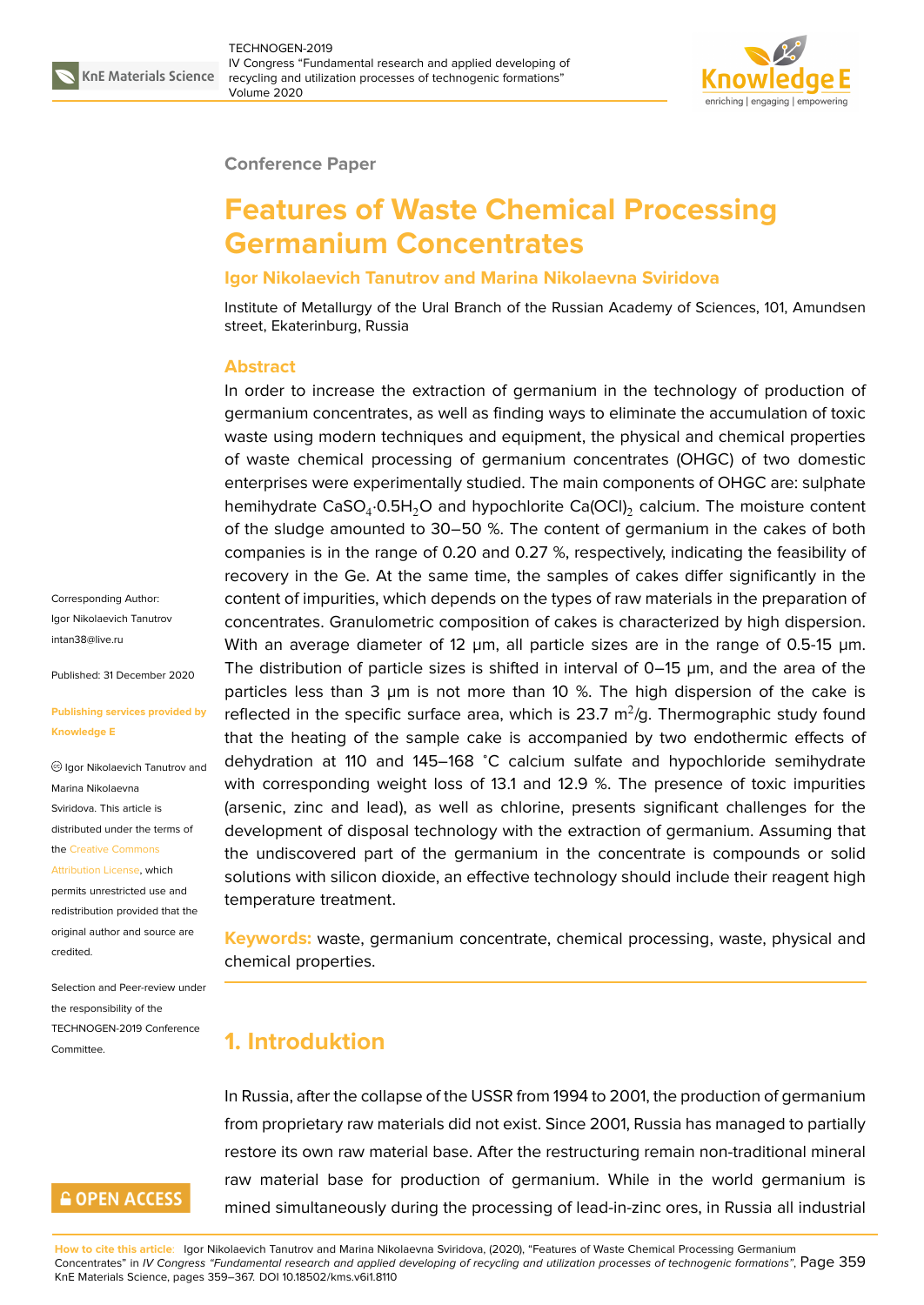reserves of germanium are concentrated in lignit and coal deposits. The highest degree of enrichment during the processing of germanium-containing lignit and coal (20–30 times) is achieved by layer combustion. In this case, the bulk of the mineral component of raw remains in the slag, and germanium passes into the gas phase and is captured during coarse and fine cleaning in the form of fly ash.

After the resumption made of germanium from domestic raw materials, the technology of recovery melting with the participation of IMET UB RAS [1]. The raw materials used products layer combustion: coarse and fine dust, and slag. A product of the process are germanium-containing sublimates, organized bathrooms in the result of melting of a specially prepared mixture. Before melting, the c[ha](#page-8-0)rge formed during grinding, stirring and moistened mixture of raw materials, flux and calcium sulfate is subjected to briquetting or pelletizing. Agglomeration of the batch provides a reduction of mechanical entrainment of the charge and increases the content of germanium sublimates. In addition, during the removal of a mixture of gases and fumes, air is additionally introduced into the gas stream to oxidize germanium monosulfide vapors and gaseous impurities in order to irradiate the oxidized product.

The use of pyrometallurgical technology allowed to obtain through extraction of germanium from raw to concentrate at the level of 85–90 %, which is higher than the world level, without the formation of harmful effluents. In particular, chemical methods that create environmental problems are used abroad to extract germanium from coal combustion products. The final stage of the technology is the production of germanium concentrate. The quality of the latter is regulated by the technical conditions [2]. Concentrates are divided into two types: poor (BCG grades 1–3) with a germanium content of 0.3 to 5 % and ordinary (CG grades 1–5) with a germanium content of more than 5.0 %. The main requirements for BCG are: moisture content of not more than [4 %](#page-8-1), and grain size-not more than 0.2 mm. for concentrates CG (grade 5) is limited to sulfide sulfur content  $-0.2$  %, and grade 4 and less  $-0.1$  %. In addition, in grades below CG grade 5 limited arsenic content  $-$  no more than 4.5 %, and the grain size should not exceed 0.5 mm. An important feature of the requirements for concentrates is the method for determining the germanium content: measurement of opening in hydrochloric acid. Undisguised germanium is not paid by the consumer and is considered a loss to the manufacturer.

Processing of germanium concentrates in Russia is focused on two enterprises: Germanium and Applications Ltd (production in Novomoskovsk, Tula region) and Germanium OJSC (Krasnoyarsk).

Germanium concentrate is obtained from primary raw materials, were subjected to hydrochloric acid decomposition in the presence of sulfuric acid and chlorine at 110–125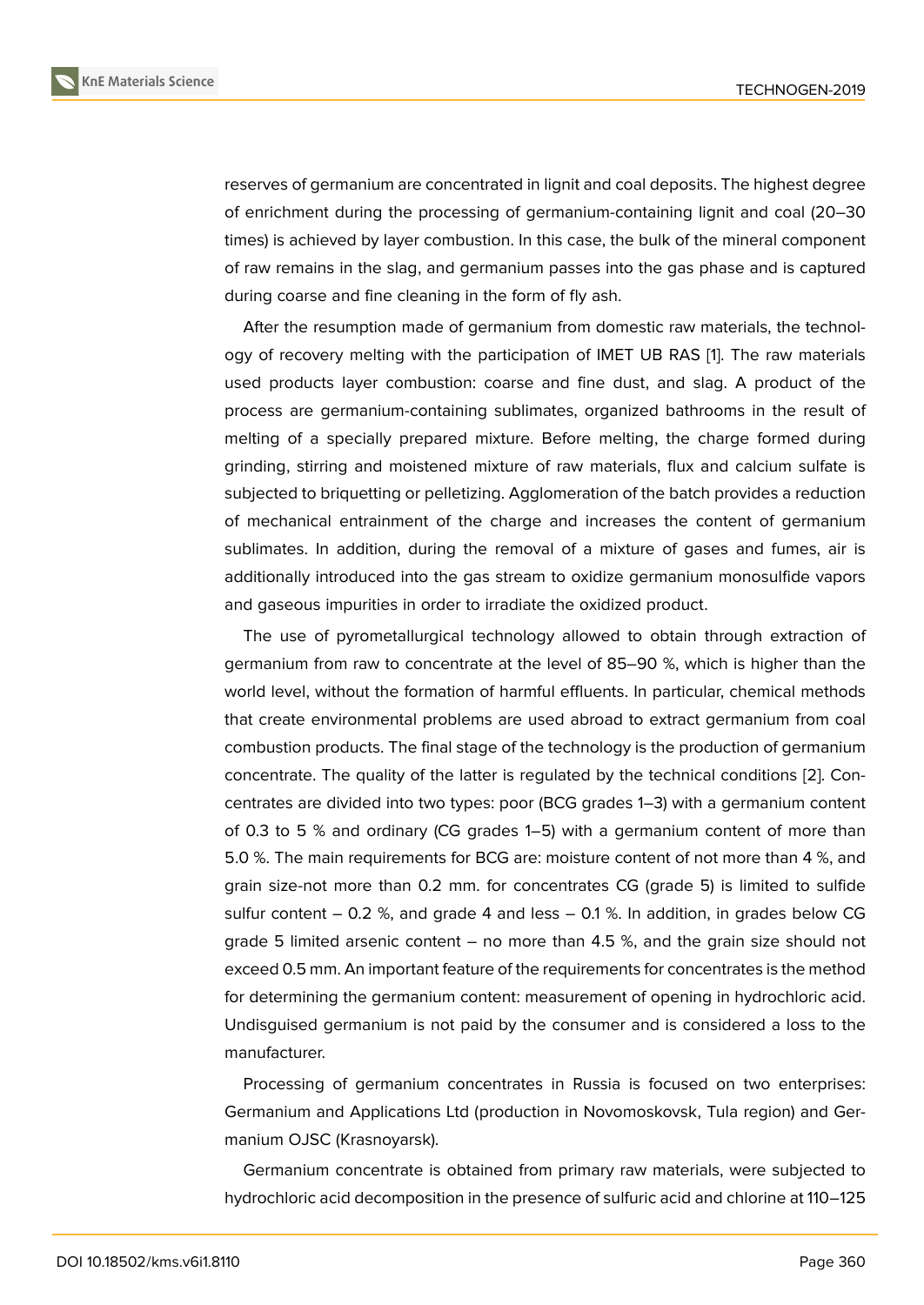°C with stripping GeCl<sub>4</sub> in the gas phase, condensation and purification of the resulting liquid germanium tetrachloride [2, 3]. At the end of the distillation cycle, the solution in the reactor is neutralized by adding lime. Eventually gypsum and chloride cake is the waste process and stored in the dump.

One of the conditions for o[bt](#page-8-1)[ain](#page-8-2)ing high-quality germaniun products from at the lasting stages of production is the purity of the intermediate product. Technical tetrachloride is passed for cleaning, which includes stages: distillation of sulfuric acid, purifying the tetrachloride from impurities of organic nature and mechanical inclusions; solvent extraction as a preliminary stage of purification from impurity elements, mainly by arsenic; rectification – deep cleaning of the tetrachloride from arsenic and other impurities. The rectificate is transferred to hydrolysis for the production of germanium dioxide and germanium metal, or to additional stages of thermochemical purification and distillation in order to obtain high purity germanium tetrachloride for optical fiber [4].

At the end of the process the hydrochloric acid decomposition of the concentrate part of germanium (from 1 to 10 %) remains in gypsum and chloride cake in the form [of](#page-8-3) insoluble and sorbing compounds, which reduces the recovery from the supplier of concentrate, but may be considered as a reserve for additional extraction of germanium at the consumer concentrate. With a full cycle of processing of primary raw materials (as in the technological scheme of Germanium and Applications Ltd additional extraction of germanium from the cake will increase through extraction. In both cases, it seems appropriate to develop a technology for processing cake with the extraction of germanium.

In Russia, after the collapse of the USSR from 1994 to 2001, the production of germanium from proprietary raw materials did not exist. Since 2001, Russia has managed to partially restore its own raw material base. After the restructuring remain non-traditional mineral raw material base for production of germanium. While in the world germanium is mined simultaneously during the processing of lead-in-zinc ores, in Russia all industrial reserves of germanium are concentrated in lignit and coal deposits. The highest degree of enrichment during the processing of germanium-containing lignit and coal (20–30 times) is achieved by layer combustion. In this case, the bulk of the mineral component of raw remains in the slag, and germanium passes into the gas phase and is captured during coarse and fine cleaning in the form of fly ash.

After the resumption made of germanium from domestic raw materials, the technology of recovery melting with the participation of IMET UB RAS [1]. The raw materials used products layer combustion: coarse and fine dust, and slag. A product of the process are germanium-containing sublimates, organized bathrooms in the result of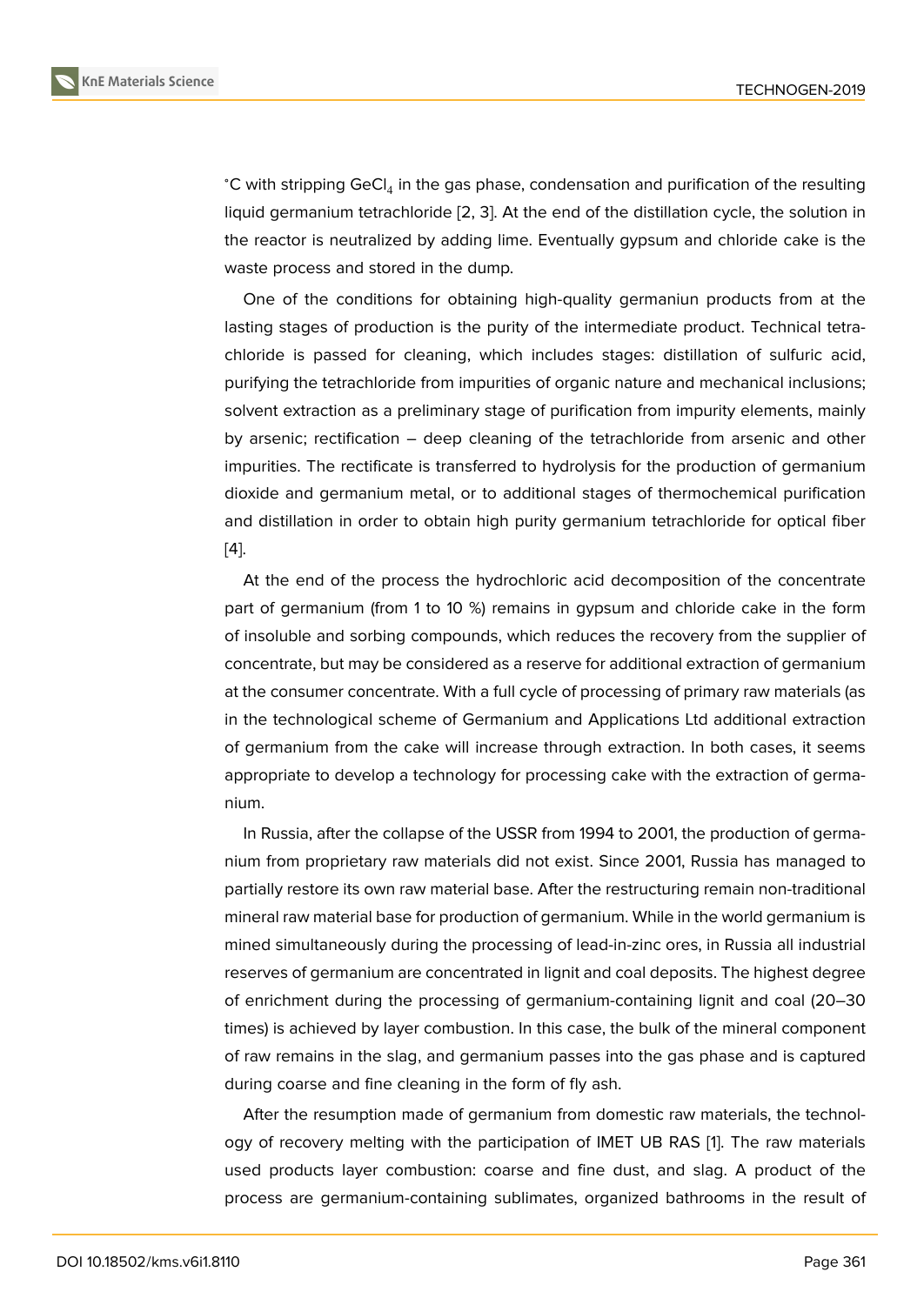melting of a specially prepared mixture. Before melting, the charge formed during grinding, stirring and moistened mixture of raw materials, flux and calcium sulfate is subjected to briquetting or pelletizing. Agglomeration of the batch provides a reduction of mechanical entrainment of the charge and increases the content of germanium sublimates. In addition, during the removal of a mixture of gases and fumes, air is additionally introduced into the gas stream to oxidize germanium monosulfide vapors and gaseous impurities in order to irradiate the oxidized product.

The use of pyrometallurgical technology allowed to obtain through extraction of germanium from raw to concentrate at the level of 85–90 %, which is higher than the world level, without the formation of harmful effluents. In particular, chemical methods that create environmental problems are used abroad to extract germanium from coal combustion products. The final stage of the technology is the production of germanium concentrate. The quality of the latter is regulated by the technical conditions [2]. Concentrates are divided into two types: poor (BCG grades 1–3) with a germanium content of 0.3 to 5 % and ordinary (CG grades 1–5) with a germanium content of more than 5.0 %. The main requirements for BCG are: moisture content of not more than [4 %](#page-8-1), and grain size-not more than 0.2 mm. for concentrates CG (grade 5) is limited to sulfide sulfur content  $-0.2$  %, and grade 4 and less  $-0.1$  %. In addition, in grades below CG grade 5 limited arsenic content – no more than 4.5 %, and the grain size should not exceed 0.5 mm. An important feature of the requirements for concentrates is the method for determining the germanium content: measurement of opening in hydrochloric acid. Undisguised germanium is not paid by the consumer and is considered a loss to the manufacturer.

Processing of germanium concentrates in Russia is focused on two enterprises: Germanium and Applications Ltd (production in Novomoskovsk, Tula region) and Germanium OJSC (Krasnoyarsk).

Germanium concentrate is obtained from primary raw materials, were subjected to hydrochloric acid decomposition in the presence of sulfuric acid and chlorine at 110-125 °C with stripping GeCl<sub>4</sub> in the gas phase, condensation and purification of the resulting liquid germanium tetrachloride [2, 3]. At the end of the distillation cycle, the solution in the reactor is neutralized by adding lime. Eventually gypsum and chloride cake is the waste process and stored in the dump.

One of the conditions for o[bt](#page-8-1)[ain](#page-8-2)ing high-quality germaniun products from at the lasting stages of production is the purity of the intermediate product. Technical tetrachloride is passed for cleaning, which includes stages: distillation of sulfuric acid, purifying the tetrachloride from impurities of organic nature and mechanical inclusions; solvent extraction as a preliminary stage of purification from impurity elements, mainly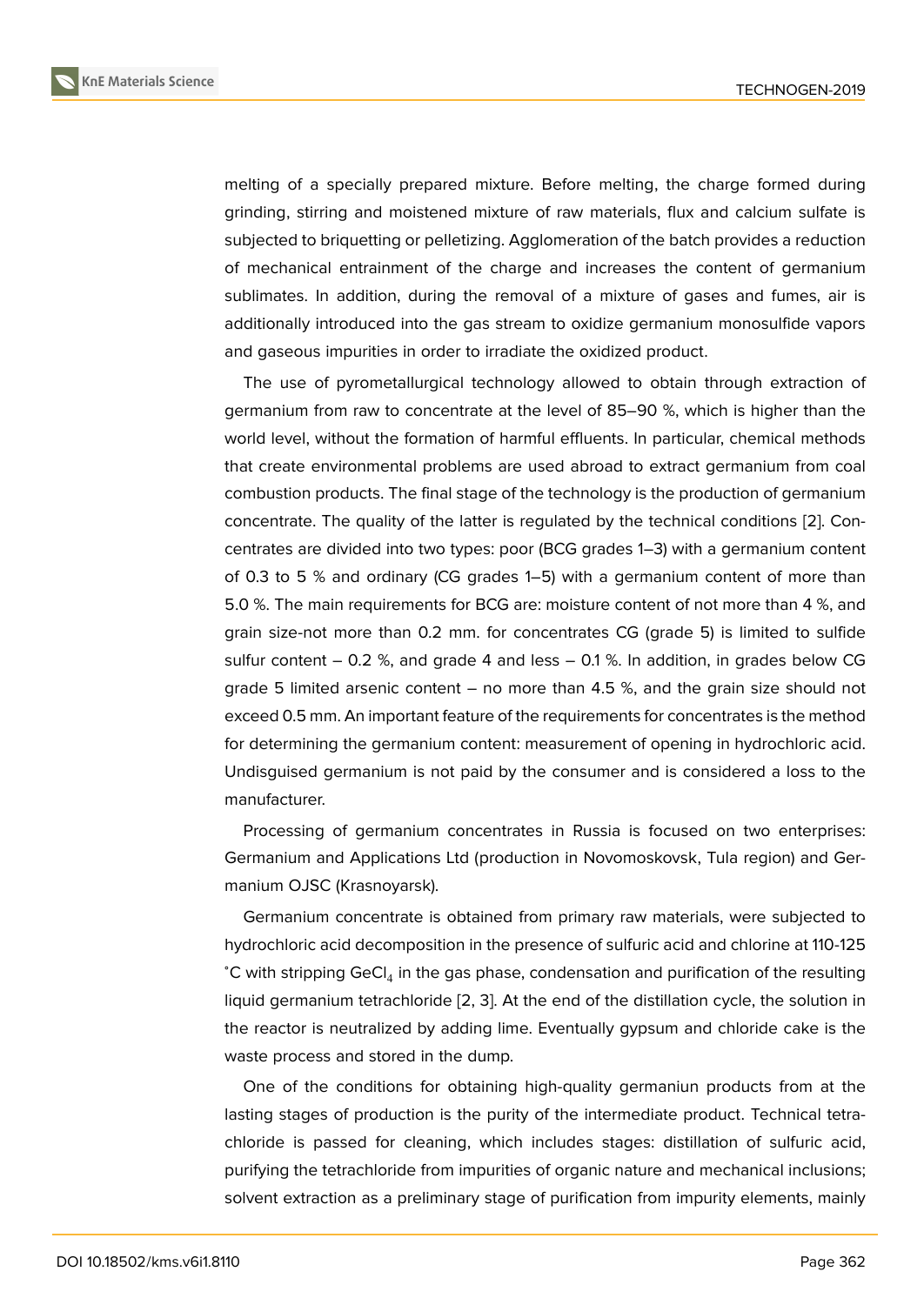by arsenic; rectification – deep cleaning of the tetrachloride from arsenic and other impurities. The rectificate is transferred to hydrolysis for the production of germanium dioxide and germanium metal, or to additional stages of thermochemical purification and distillation in order to obtain high purity germanium tetrachloride for optical fiber [4].

At the end of the process the hydrochloric acid decomposition of the concentrate part of germanium (from 1 to 10 %) remains in gypsum and chloride cake in the form [of](#page-8-3) insoluble and sorbing compounds, which reduces the recovery from the supplier of concentrate, but may be considered as a reserve for additional extraction of germanium at the consumer concentrate. With a full cycle of processing of primary raw materials (as in the technological scheme of Germanium and Applications Ltd additional extraction of germanium from the cake will increase through extraction. In both cases, it seems appropriate to develop a technology for processing cake with the extraction of germanium.

## **2. Experimental Part and Discussion of Results**

To solve this problem, it is necessary to study the physical and chemical properties of gypsum and chloride cake. For this purpose, using modern techniques and equipment [5–9], including the use of equipment of the Central Committee "Ural-M", experimentally studied the physical and chemical properties of waste. To determine the chemical structure of IP-used the x-ray fluorescent spectrometer "S4 Explorer", the phase composition [x –](#page-8-4) [r](#page-8-5)ay diffraction-Tomer "XRD 7000C", granulometric composition of the laser device "ANALYSETTE 22 NanoTec", specific surface area – gas absorption analyzer "TriStar 3020". The derivatogramma was shot on the Q-1500 device in a ceramic crucible in the air atmosphere.

For comparison in Table 1 shows the composition of the materials obtained during the processing of germanium concentrates from Sakhalin coal in Germanium OJSC (Krasnoyarsk) and Pavlovsk lignit in Germanium and Applications Ltd.

Phase chemical analysis found that all sulfur in both samples is a part of the sulfate ion. The main component of the sludge is the hemihydrate of calcium sulfate CaSO $_4$ .0.5H $_2$ O, which is confirmed by x-ray diffraction (Figure 1), and calcium hypochlorite. The latter is a corrosive and corrosive substance with a strong oxidizing effect. It belongs to the 2nd hazard class (highly hazardous substances) [10].

On derivatogram (Figure 2) shows that heati[n](#page-5-0)g previously dried sample of the filter cake 1 is accompanied by two endothermic effects corresponding to the two in consecutive stages of dehydration: 110 °C – remov[e f](#page-8-6)ree moisture, when 145-168 °C –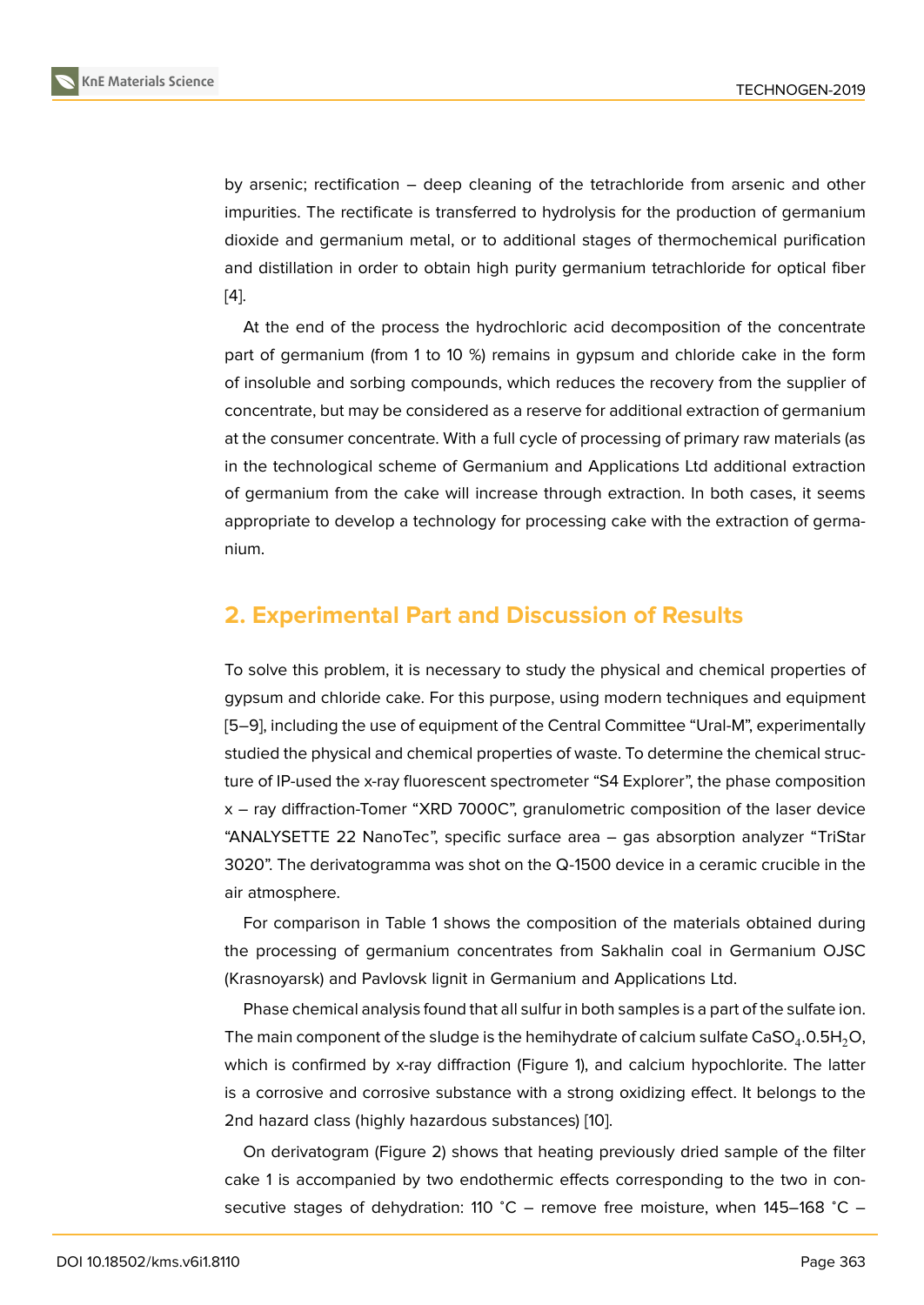| Element | Cake 1 | Cake 2 | Element               | Cake 1 | Cake 2 |
|---------|--------|--------|-----------------------|--------|--------|
| Ge      | 0.257  | 0.200  | <b>Pb</b>             | 0.540  | 0.200  |
| As      | 0.870  | 0.014  | Ca                    | 18.930 | 12.350 |
| Fe      | 3.900  | 0.150  | Mq                    | 1.910  | 0.350  |
| Cu      | 0.250  | 0.025  | Mn                    | 1.150  | 0.100  |
| Ni      | 0.070  | 0.001  | S                     | 9.100  | 7.600  |
| Co      | 0.050  | 0.001  | Cl                    | 1.380  | 6.450  |
| Zn      | 4.160  | 0.050  | $SO_4^2$ <sup>-</sup> | 27.290 | 22,800 |

TABLE 1: Elemental composition (%) samples cakes Germanium OJSC (cake 1) and Germanium and Applications Ltd (cake 2).

removal of 0.5 molecules of water – hemihydrate sulfate of calcium and hypochlorite, with corresponding loss of mass of 13.1 and 12.9 % [11].



**Figure** 1: The diffraction pattern of the cake 2. Marked with the phrase: o – CaSO<sub>4</sub>.0.5H<sub>2</sub>O, unmarked –  $Ca(OCl)<sub>2</sub>$ .

<span id="page-5-0"></span>The same applies to the presence of other impurities (table 1), then of these arsenic, zinc and lead in cake 1, and chlorine in both samples present significant challenges for the development of germanium recovery technology. Assuming, as in the monograph [4], that the undiscovered part of germanium in the concentrate is compounds or solid solutions with silicon dioxide, an effective technology should include their reagent hightemperature treatment [1]. Referring to the high sulfur content are the most suitable [pr](#page-8-3)ocesses by sublimation of monosulfide, the oxidation of monosulfide in the gas phase to germanium dioxide and the capture of enriched product in the standard dust removal apparatus. It is obvious [t](#page-8-0)hat to separate germanium from the other components and reduce pilipinos, technology should enable the operation of sintering. The necessary parameters can be selected taking into account the granulometric composition of the material (Figure 3).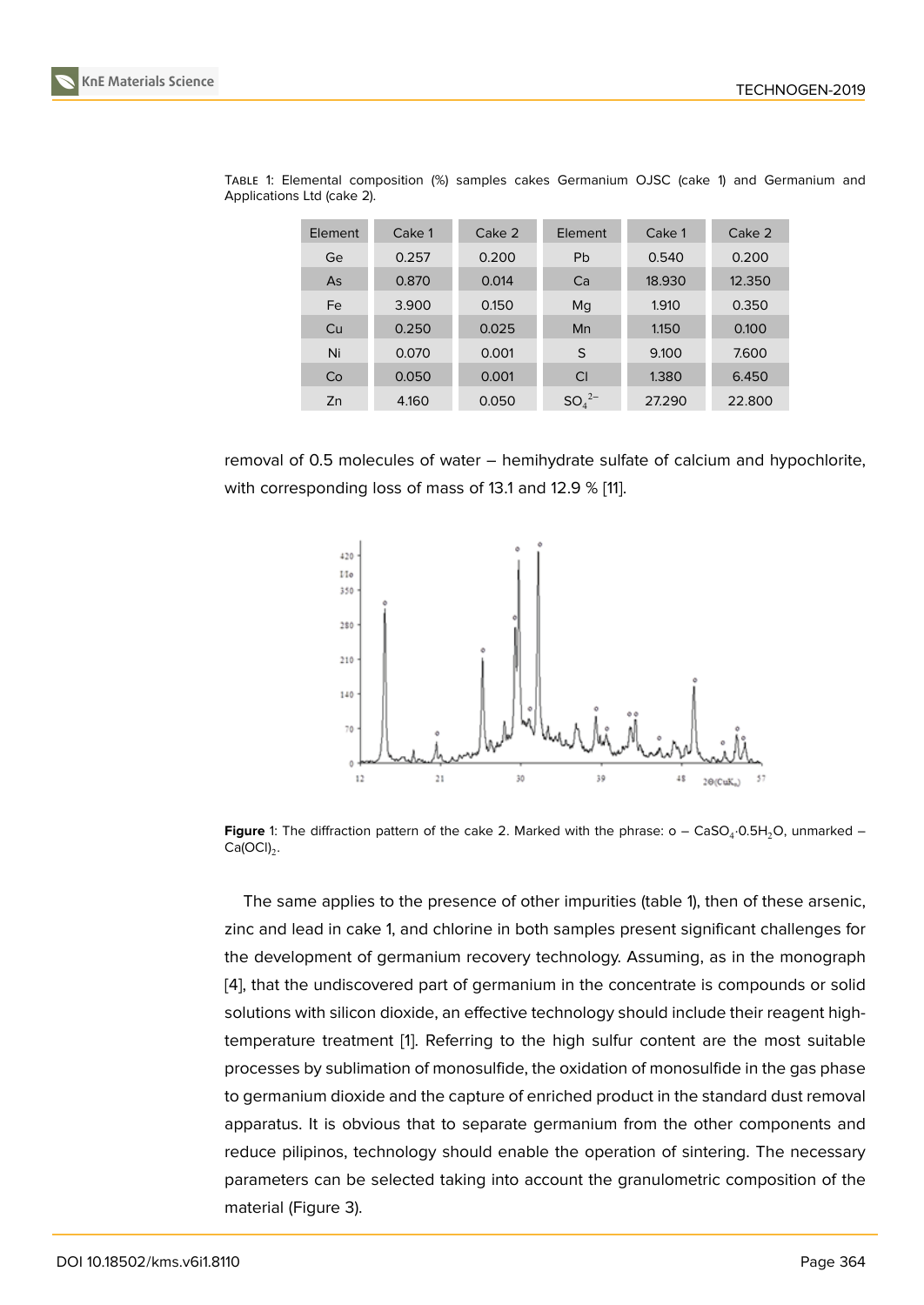

**Figure** 2: Derivatogram of the sample cake 1.



<span id="page-6-0"></span>**Figure** 3: Particle size distribution in the cake 2.

Granulometric composition of cake 2 (Figure 3) characterized by high dispersion. With an average diameter of 12  $\mu$ m, all particle sizes are in the region of 0.5–15  $\mu$ m. The distribution of particle sizes is shifted in область10–15 µm, and the area of the particles less than 3 µm is not more than 10 %. The high d[isp](#page-6-0)ersion of cake 2 is reflected in the specific surface area, which is 23.7 m $^2$ /g.

As a result of researches it is established that wastes of chemical processing of germanium concentrates are environmentally dangerous products and have to be disposed preferably with germanium recovery.

Research results indicate possible ways of waste disposal. The presence of sulfate hemihydrate with high dispersibility can be considered as sulfidization component and a binder to produce agglomerates of the material after pre-reducing the moisture level to 20–25 %. In addition, recycling should be combined with the processing of silicate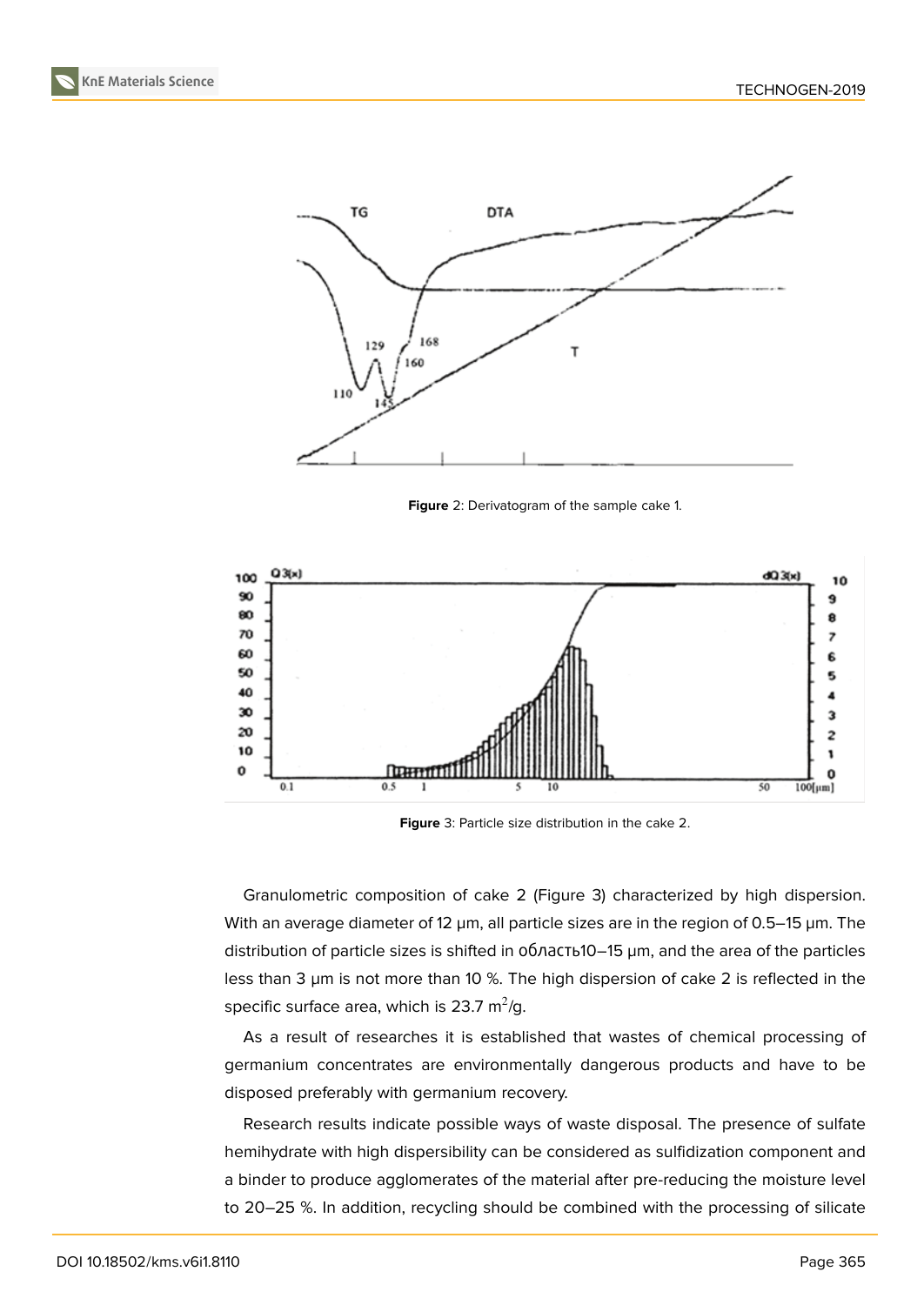waste produced by germanium compounds, for example, with slag of layer combustion or electric smelting [1].

The performed research can serve as a basis for further development of perspective utilization of wastes of chemical processing of germanium concentrates in order to increase through ex[tr](#page-8-0)action of germanium and environmental safety.

### **3. Summary**

1. Given the conditions of the waste chemical processing of the germanium concentration (gypsum and chloride cakes) on two Russian companies.

2. With the use of modern methods of the elemental, phase and granulometric compositions of the two samples gypsum and chloride cakes of Germanium OJSC and Germanium and Applications Ltd, processing of germanium concentrates of various domestic and foreign enterprises.

3. It was found that the composition of the cakes of Germanium OJSC, except for germanium, significantly differ from the cakes of Germanium and Applications Ltd by the presence of noticeable amounts of impurities. At the same time, the main phase components in both cases are calcium sulfate semihydrate and calcium hypochloride.

4. The granulometric composition of cakes is characterized by high dispersion. With an average diameter of 12  $\mu$ m, all particle sizes are in the region of 0.5–15  $\mu$ m. The distribution of particle sizes is shifted in область10–15 µm, and the area of the particles less than 3 µm takes no more than 10 %. The high dispersion of cake 2 is reflected in the specific surface area, which is 23.7  $\mathrm{m}^2/\mathrm{g}.$ 

5. Derivatografic study found that heat treatment of the cake of custom is given by two endothermic effects corresponding to two consecutive stages of dehydration at 110<sup>∘</sup>C (removal of free moisture), 145–168 <sup>∘</sup>C (removal of 0.5 molecules of water) of the hemihydrate of calcium sulfate and the dissociation of hypochlorite with corresponding loss of mass of 13.1 and 12.9 %.

6. The identified areas of research to develop technologies for efficient recycling of the chemical processing of germanium concentrates.

### **Gratitude**

The work was performed according to the state task of IMET UrO RAS.